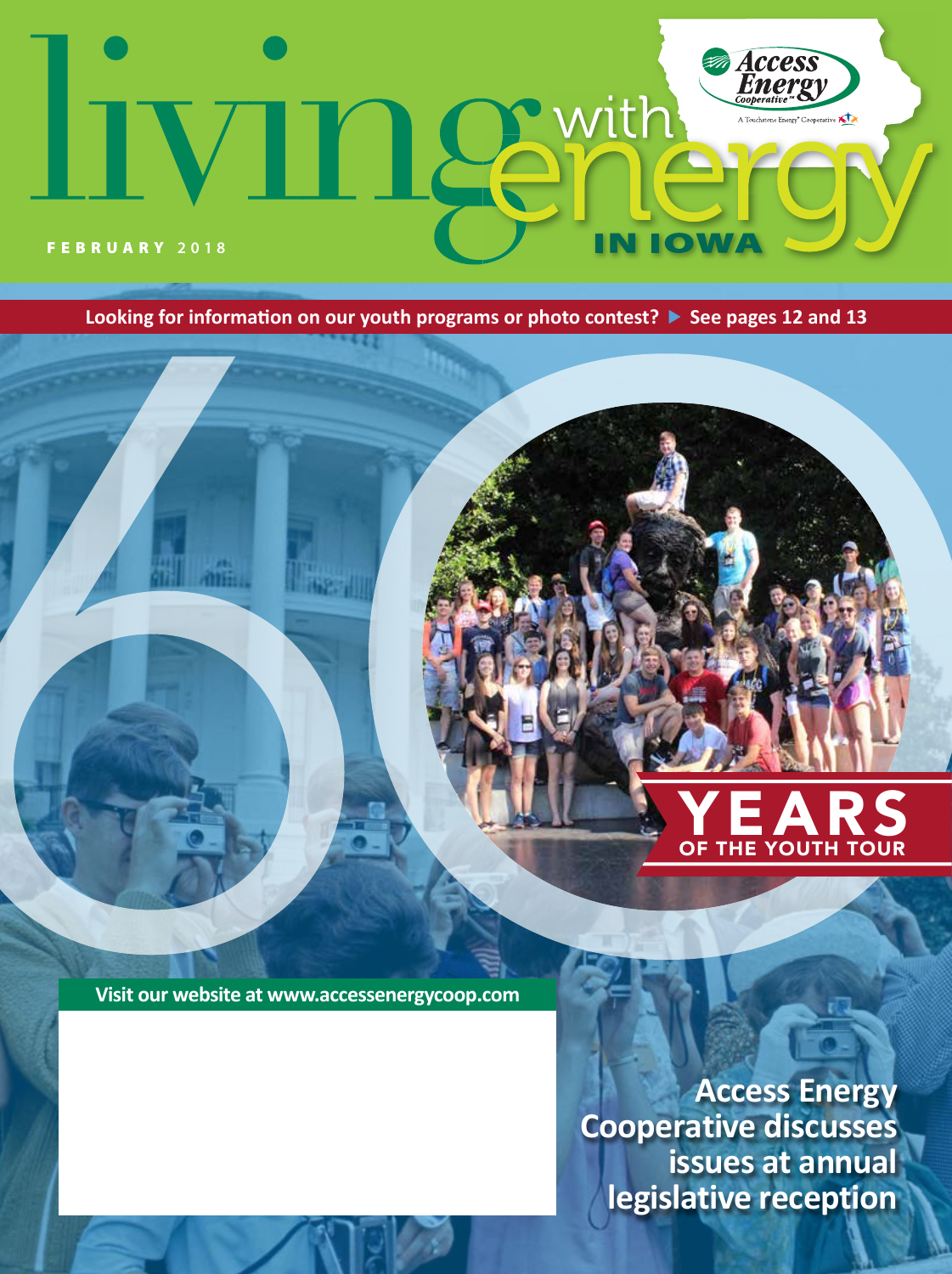### **ACCESS ENERGY COOPERATIVE NEWS**



| Feb. 26 | <b>Youth Tour application</b><br>deadline        |
|---------|--------------------------------------------------|
|         | March 6 Youth Tour Interviews                    |
|         | March 14 REC Day on the Hill                     |
|         | March 15 Scholarship application<br>deadline     |
|         | March 30 Office closed for<br><b>Good Friday</b> |
|         |                                                  |

### **March 31 Photo Contest deadline**

For information on programs and deadlines listed here, please call our office at 866-242-4232 from 7 a.m.- 4:30 p.m. on Monday-Thursday or 7 a.m.-3:30 p.m. on Friday. You also can find details on youth programs such as Youth Tour and scholarships by visiting our website at www.accessenergycoop.com.



*Access Energy Cooperative is dedicated to exceeding members' expectations for safe, reliable and efficient service, while being a good citizen in our communities.*

**Office:** Access Energy Cooperative 1800 W. Washington St., P.O. Box 440 Mount Pleasant, Iowa 52641 **Phone:** 319-385-1577 or 866-242-4232 **Fax:** 319-385-6873 **Call Before You Dig (Iowa One Call):** 800-292-8989 **Website:** www.accessenergycoop.com **Facebook:** facebook.com/AccessEnergyCoop **Twitter:** twitter.com/AccessEnergyC

**E-mail:** contactus@accessenergycoop.com **Office Hours:** Monday-Thursday, 7 a.m.-4:30 p.m. Friday, 7 a.m.-3:30 p.m. Closed Saturday, Sunday and holidays

Payments can be placed in dropbox under flag pole. Visa and MasterCard accepted.

**General Manager/CEO:** Kevin Wheeler **Editor:** Kimberly Davis **Assistant Editor:** Cherity Wibben **Officers and Directors:** David Hollingsworth District 1 President

| $P_{u}$ , ight in the set of $u$ | <b>DIDLIVE 1</b> | 1100100110            |
|----------------------------------|------------------|-----------------------|
| Joseph Heckethorn                | District 1       | <b>Vice President</b> |
| Robert Smith                     | District 2       | Secretary             |
| <b>Fred Hickenbottom</b>         | District 1       | Treasurer             |
| Jerry Barker                     | District 2       | Director              |
| Larry White                      | District 2       | Director              |
| Marvin Holtkamp                  | District 3       | Director              |
| Marvin Newton                    | District 3       | Director              |
| Victor Pierrot                   | District 3       | Director              |
|                                  |                  |                       |

This institution is an equal opportunity provider.

# **UPCOMING EVENTS LEGISLATIVE ACTION**

# **Electric cooperatives discuss important issues at legislative reception**

The Access Energy Cooperative board and general manager/ CEO Kevin Wheeler – along with representatives from other Iowa electric cooperatives – discussed priorities with state legislators and policy makers on Jan. 9 during the annual Welcome Back Legislative Reception at the State Historical Building in Des Moines. Other guests of honor included: Gov. Kim Reynolds, Lt. Gov. Adam Gregg, Secretary of Agriculture Bill Northey, Auditor of State Mary Mosiman, Attorney General Tom Miller, Iowa Utilities Board member Nick Wagner and Iowa Department of Economic Development Director Debi Durham. The annual event was hosted by the Iowa Association of Electric Cooperatives, in conjunction with the Iowa Biotechnology Association, the Iowa Institute for Cooperatives, the Iowa Communications Alliance and the Petroleum Marketers and Convenience Stores of Iowa.

In the coming months, the Iowa General Assembly will be addressing a multitude of issues, including items central to Iowa's rural economy. Beginning with the Welcome Back Legislative Reception, electric co-op directors, managers and staff will again be important advocates for a balanced approach in addressing energy issues allowing Iowa's member-owned electric cooperatives

to continue providing safe, reliable, affordable and environmentally responsible power to more than 650,000 Iowans.

Access Energy Cooperative representatives will return March 14 to visit with their legislators once again during the annual REC Day on the Hill at the Iowa State Capitol. *≢* 



**Access Energy Cooperative board member Jerry Barker** *(right)* **talked with Gov. Kim Reynolds.**



**Attending the Welcome Back reception were** *(from left):* **Rep. Jerry Kearns and co-op directors Fred Hickenbottom and Marvin Newton.**

#### **IN THE COMMUNITY**

# **Power quality workshop offered**

Last month, Access Energy Cooperative brought in Greg Starks, a professional engineer from College Station, Texas, to conduct a power quality workshop for employees and key accounts on the cooperative's system. This one-day event was offered to educate members on problems and solutions related to power quality and common disturbances – and their effects on equipment. *₹* 

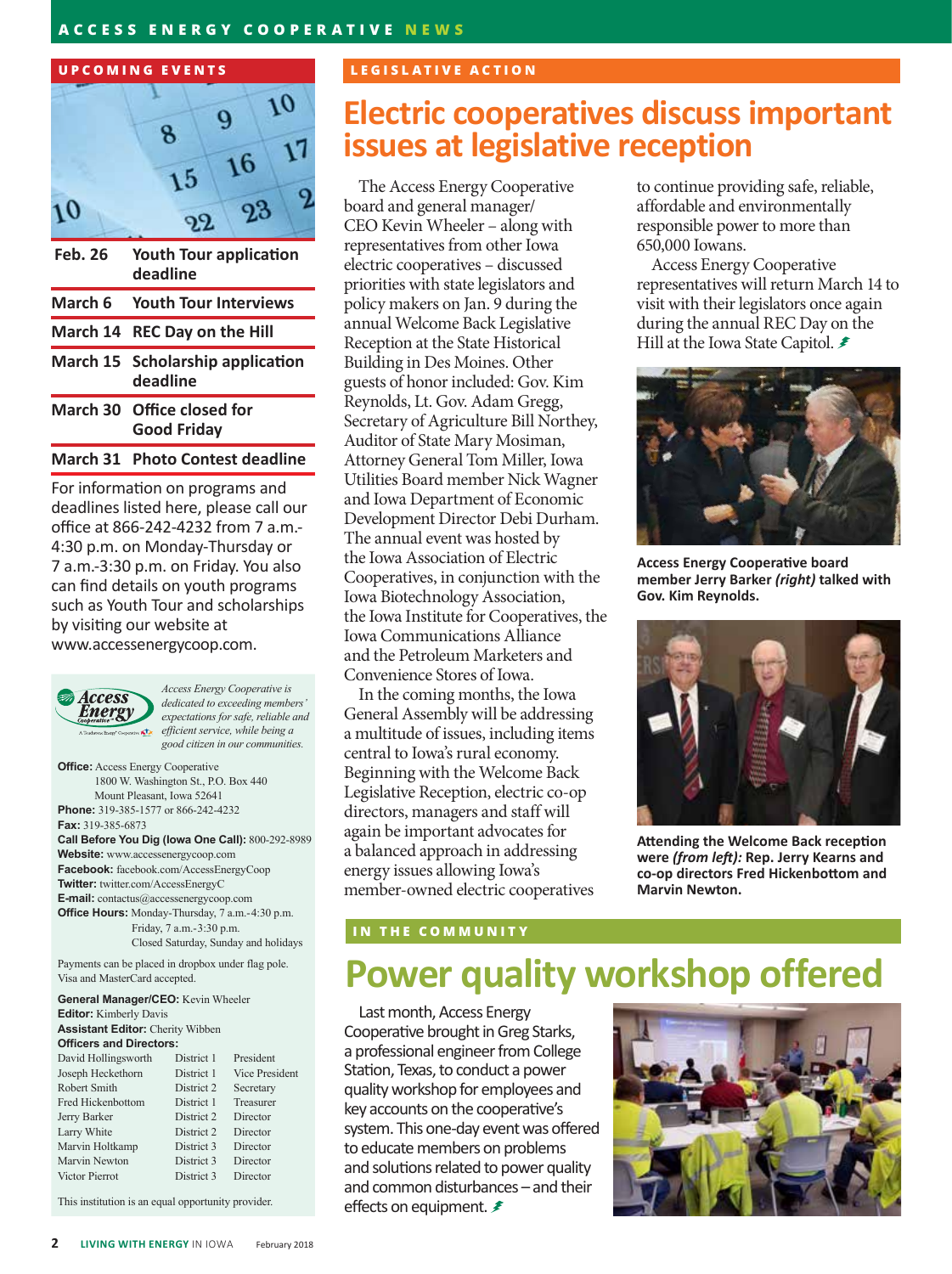# **Proactively providing safe and reliable service is what we do best**

### **BY KEVIN WHEELER**

When electric cooperative memberowners are asked what they value most about their electric service,

one of the things that consistently ranks near the top is reliability. With an annual average reliability rate of 99.9786 percent, we know reliability doesn't happen by chance. It takes constant effort to maintain systems, improve where necessary and anticipate our

member-owners' increasing needs for electric service.

During the winter months, reliability is under greater scrutiny from our member-owners. Old Man Winter's fury of snow and ice storms, combined with strong winds, can put our systems to the test in a significant way. When outages occur, the most frequent cause is trees or other vegetation coming into contact with power lines. These types of outages not only are inconvenient for our member-owners, but also are costly to your cooperative's bottom line – which impacts affordability over the long term.

We know that vegetation and trees are valued parts of our landscape. Beyond enhancing the beauty of an area, they provide important functions such as cool shade, noise barriers, supplying vital oxygen to the atmosphere and providing a habitat

for many animals. But trees also grow, which can cause problems with power lines if they're not properly

> planted or if volunteer trees rise in unintended areas.

When branches and limbs break off, they often land in roadways or bring the power lines down with them – posing a safety risk to cooperative employees and the public. Because our distribution system connects

thousands of people across our service territory, one tree coming in contact with a power line may impact your neighbors near and far.

The Iowa Electrical Safety Code requires electric utilities, including cooperatives, to have a schedule and procedures for regular tree trimming and vegetation management, which is critical in minimizing these instances. Both state and federal policies require that vegetation must be cleared from power lines as a safety measure for member-owners and our employees. These groups also have strict guidelines, including prohibiting trees from being planted certain distances from power lines.

Under our vegetation management program – which means that trees and other vegetation are inspected and trimmed on a 5-year cycle – maintaining line clearance is our

primary objective. We do this while ensuring we trim vegetation in an environmentally responsible manner. The tree trimming process has two purposes: to remove elements that may already be coming into contact with utility equipment (such as wires and conductors) and to create a clearance that will provide hazardfree operation of electric service for at least 2 years.

Using established standards as a guide, we also know that a methodical, proactive approach is important to ensure the safe, reliable, efficient and environmentally responsible delivery of service. Like many things in life, preventative maintenance is a key to health – oil changes are vital to the longevity of a vehicle, regular dental visits are important in cavity prevention, and annual inspections and maintenance will likely extend the life of your furnace.

Left to chance – rather than being proactive – your vehicle, teeth or furnace would likely suffer. The same is true with your cooperative's electric system. By proactively clearing vegetation before it reaches power lines, Access Energy Cooperative will be less impacted during severe weather and we'll avoid longer, more costly outages. *≢* 

Kevin Wheeler is the general manager/CEO of Access Energy Cooperative.

#### **EDITOR'S CHOICE CONTEST**

# **Win a soil-free indoor garden***!*

If you have an extra foot or so of counter space in your kitchen, you have enough room for a soil-free Miracle-Gro AeroGarden to grow fresh herbs, lettuce and other greens – plus you can start your favorite veggies or flowers for spring planting. The \$200 Classic 7 AeroGarden we're giving away this month includes an energy-efficient LED grow light, nutrient mix and a selection of seven seed pods for gourmet herbs. Visit aerogarden.com for more details.

Visit the *Living with Energy in Iowa* website at www.livingwithenergyiniowa.com to enter the contest no later than Feb. 28, 2018. ₺



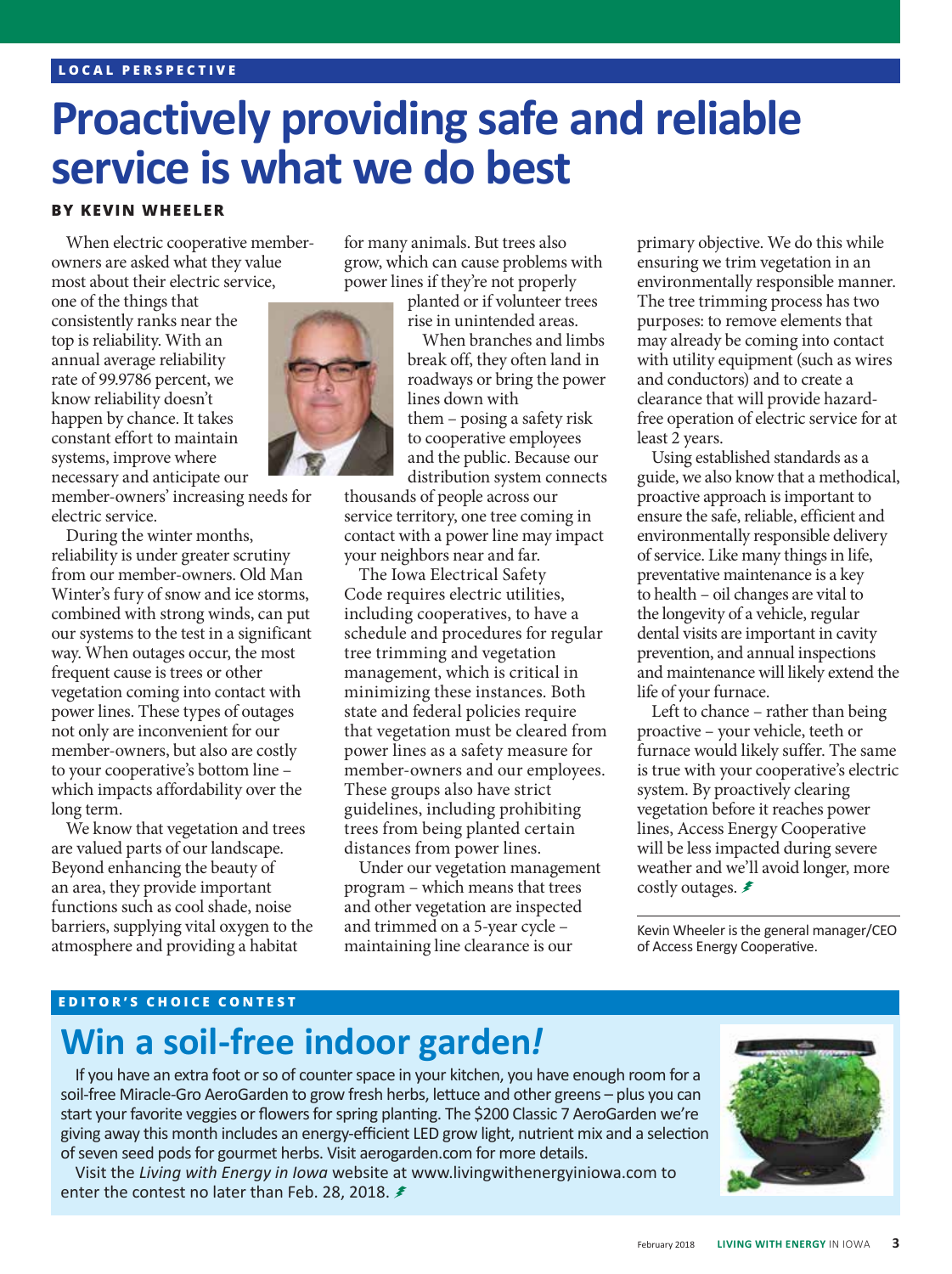### **ANNUAL MEETING**



**Aug. 7, 2018 @ 5 p.m. Access Energy Cooperative Annual Meeting of Members**

# **Everything is FREE***!*

### **HIGH SCHOOL SENIORS**

# **Scholarships totaling \$9,000 are available**

There will be six \$1,500 awards, two in each of the cooperative's three districts. Students applying for scholarships must be high school seniors receiving post-secondary education, and their parents or legal guardians must be members of the cooperative.

Here's where to obtain an application:

- At all area high school guidance counselor offices;
- **By contacting the Access Energy** Cooperative headquarters office in Mt. Pleasant at 866-242-4232; or
- By visiting our website at www.accessenergycoop.com, downloading the application, and either faxing, mailing or bringing it to our office. You also may submit the form online.

Applications are due in our office March 15, 2018. Winners will be announced at their senior awards ceremonies.

Five hundred dollars of each scholarship will be awarded to recipients at the completion of their first semester of post-secondary education, with proof of enrollment for the second semester. The remaining \$1,000 will be awarded after completion of the third semester, with proof of enrollment for the fourth semester. **₹** 

# **HOW YOUR CO-OP WORKS**

# **Board appoints Nominating Committee for election of Directors**

Your Board of Directors is elected by and from the membership of Access Energy Cooperative, and a Nominating Committee has been appointed to begin the process of selecting nominees to run for the three seats that will be up for election. Each of these three districts will elect a Director to fill a position for a term of 3 years.

Here are the members that have been appointed to the 2018 Nominating Committee.

### **District 1**

**Brandon Ledger**, 11398 Spruce Ave., Stockport **Kenneth Whitham**, 1594 Hemlock Ave., Fairfield **Susie Greiner**, 12741 Hwy. 16, Douds

### **District 2**

**Bob Wilson**, 1729 Oakland Mills Rd., Mt. Pleasant

**These Directors' terms will expire at this year's Annual Meeting, which will be held Tuesday, Aug. 7.**

**IN THE NEWS**

**District 1– Joe Heckethorn**



**District 2 – Larry White**

Rd., Mt. Pleasant **Bob Scarff**, 2164 Jewell Ave., Mt. Pleasant

**Randy White**, 1559 Oakland Mills

## **District 3**

**Myrna Folker**, 1399 190th St., Donnellson **Tim Myers**, 3264 New London Rd., New London **Dean Mabeus**, 1664 Green Bay Rd., Wever

In order to serve on the Access Energy Cooperative Board of Directors, you must be a member of the cooperative and a bona fide resident of a premise served by the cooperative. Anyone interested in running for a seat on the board may contact a member of the Nominating Committee. You can find more information on the board election process by visiting our website at www.accessenergycoop.com.

> **District 3 – Victor Pierrot**

# **Win \$50 in our Photo Contest***!*

The annual photo contest is in progress at Access Energy Cooperative. Selected entries will be used in the 2019 Access Energy Cooperative calendar. Fifty dollars will be awarded to each photographer whose entry is selected as one of the 13 featured photos.

Submit all entries by March 31, 2018, to:



**Photo Contest c/o Access Energy Cooperative P.O. Box 440 Mt. Pleasant, IA 52641**

Visit www.accessenergycoop.com for rules and more information.